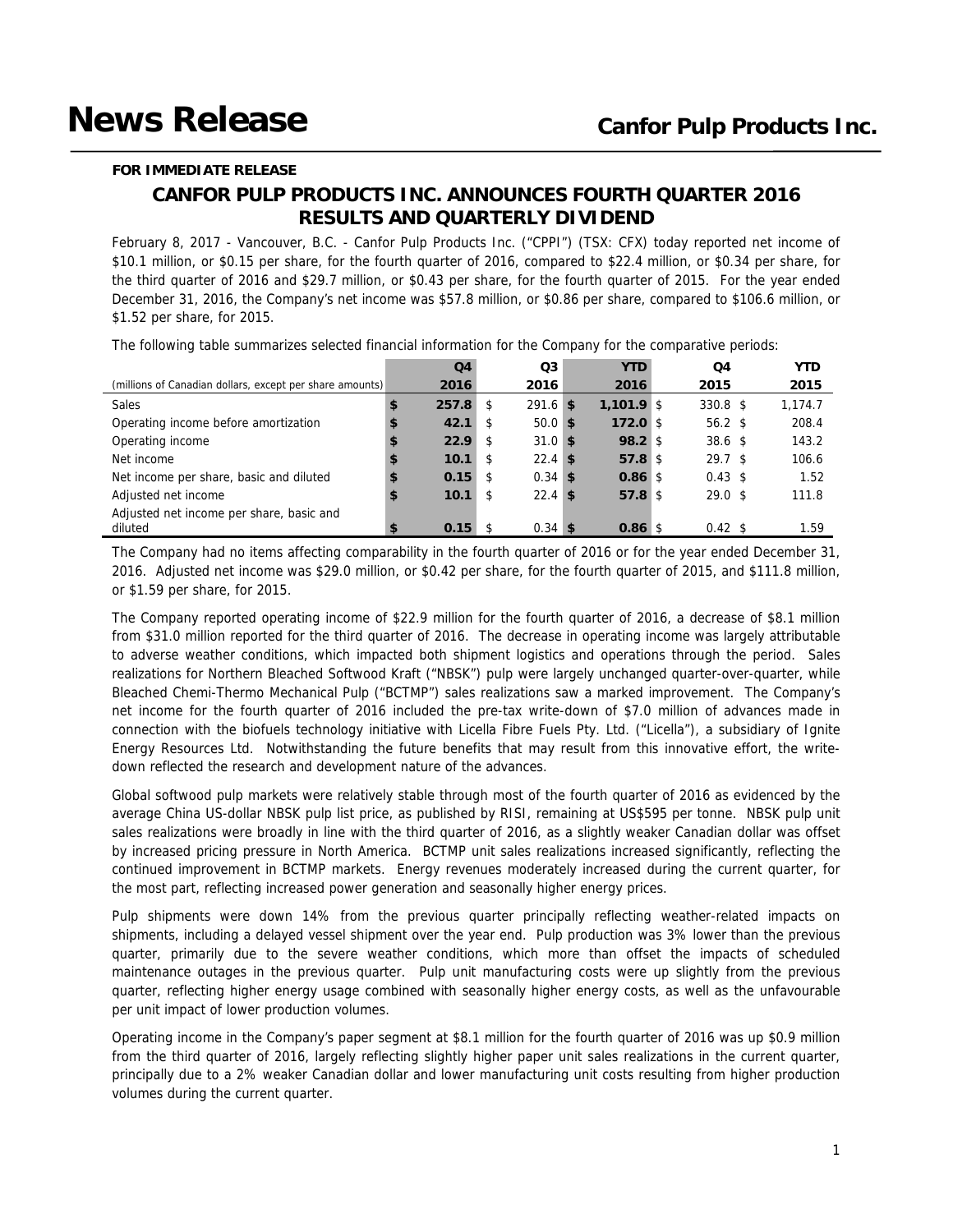Commenting on the 2016 year, CPPI's Chief Executive Officer, Don Kayne, said, "The Company delivered another solid year in 2016, maintaining steady operational performance and a strong balance sheet, despite market pressures and weather challenges in the fourth quarter".

For the month of January 2017, the Company announced an increase of US\$20 per tonne for NBSK pulp list price to China, equating to US\$630 per tonne, and an increase of US\$10 per tonne for BCTMP. For the month of February 2017, the Company announced a further US\$20 per tonne increase to both its NBSK pulp and BCTMP list prices to China. Global softwood markets are currently seeing positive pricing momentum, for both NBSK pulp and BCTMP, and this is anticipated to continue into the second quarter of 2017.

On February 8, 2017, the Board of Directors declared a quarterly dividend of \$0.0625 per share, payable on February 28, 2017 to the shareholders of record on February 21, 2017.

Refer to the Company's annual Management's Discussion and Analysis for further discussion on the Company's results for the fourth quarter of 2016 on page 19.

#### **Additional Information and Conference Call**

A conference call to discuss the fourth quarter's financial and operating results will be held on Thursday, February 9, 2017 at 8:00 AM Pacific time. To participate in the call, please dial 416-764-8688 or Toll-Free 888-390-0546. For instant replay access until February 23, 2017, please dial 888-390-0541 and enter participant pass code 073031#. The conference call will be webcast live and will be available at www.canfor.com. This news release, the attached financial statements and a presentation used during the conference call can be accessed via the Company's website at http://www.canfor.com/investor-relations/overview.

#### **Non-IFRS Measures and Forward Looking Statements**

Operating Income before Amortization and Adjusted Shareholder Net Income and Adjusted Shareholder Net Income per Share are not generally accepted earnings measures and should not be considered as an alternative to net income or cash flows as determined in accordance with IFRS. Refer to the Company's Annual Management's Discussion and Analysis for a reconciliation of Operating Income before Amortization to Operating Income and Adjusted Shareholder Net Income to Net Income reported in accordance with IFRS.

Certain statements in this press release constitute "forward-looking statements" which involve known and unknown risks, uncertainties and other factors that may cause actual results to be materially different from any future results, performance or achievements expressed or implied by such statements. Words such as "expects", "anticipates", "projects", "intends", "plans", "will", "believes", "seeks", "estimates", "should", "may", "could", and variations of such words and similar expressions are intended to identify such forward-looking statements. These statements are based on management's current expectations and beliefs and actual events or results may differ materially. There are many factors that could cause such actual events or results expressed or implied by such forward-looking statements to differ materially from any future results expressed or implied by such statements. Forward-looking statements are based on current expectations and the Company assumes no obligation to update such information to reflect later events or developments, except as required by law.

CPPI is a leading global supplier of pulp and paper products with operations in the central interior of British Columbia ("BC") employing approximately 1,300 people throughout the organization. Canfor Pulp owns and operates three mills in Prince George, BC with a total capacity of 1.1 million tonnes of Premium Reinforcing Northern Bleached Softwood Kraft Pulp and 140,000 tonnes of kraft paper, as well as one mill in Taylor, BC with an annual production capacity of 220,000 tonnes of Bleached Chemi-Thermo Mechanical Pulp ("BCTMP"). Canfor Pulp is the largest North American and one of the largest global producers of market NBSK Pulp. CPPI shares are traded on the Toronto Stock Exchange under the symbol CFX.

**Media Contact: Investor Contact: Investor Contact: Corinne Stavess** Corinne Stavness Canfor's Senior Director, External Affairs & Communications Canfor's Vice President & Treasurer (604) 661-5225 (604) 661-5441 Corinne.Stavness@canfor.com Patrick.Elliott@canfor.com

 Katrina Wilson Corporate Controller (604) 661-5349 Katrina.Wilson@canforpulp.com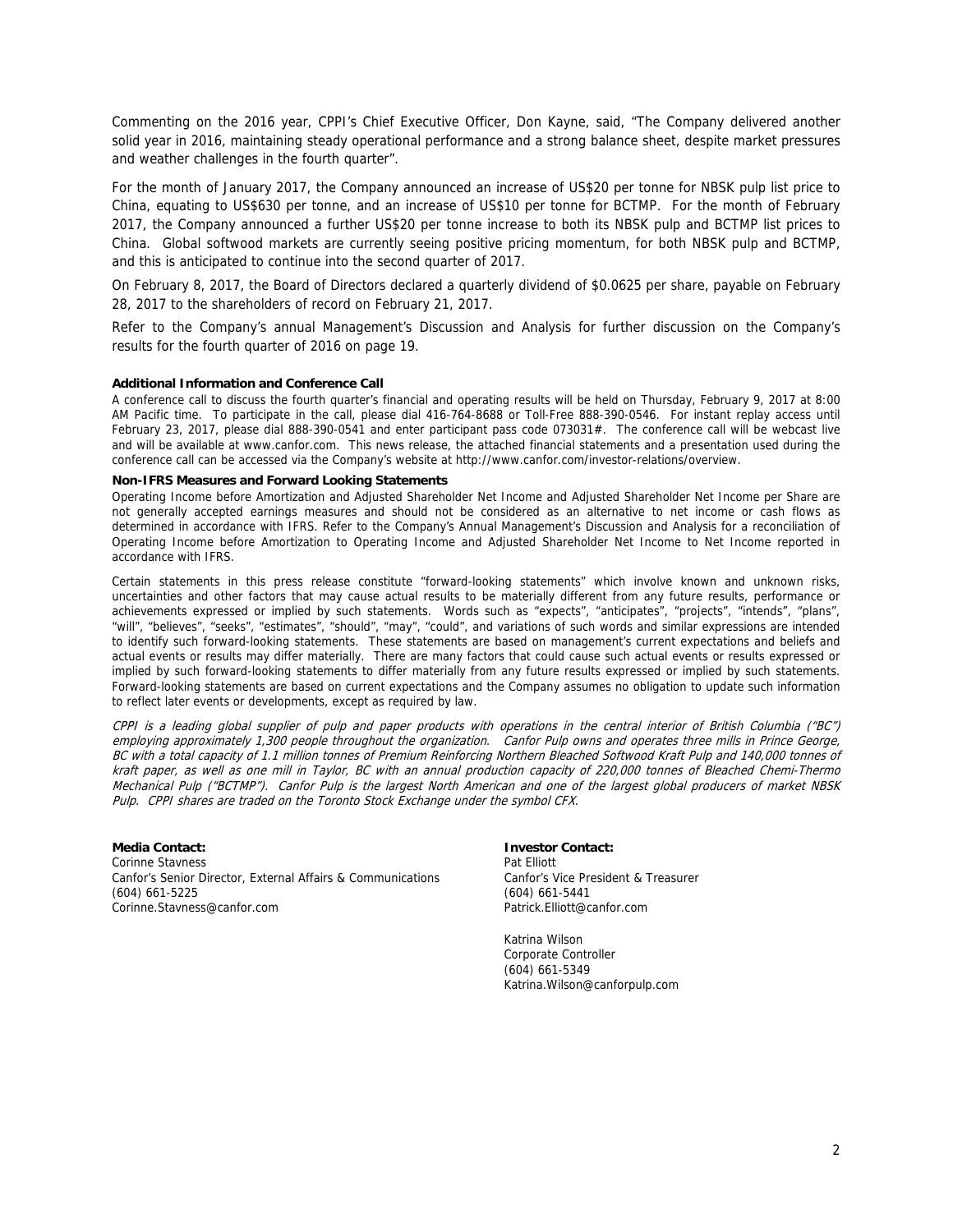## **Canfor Pulp Products Inc. Condensed Consolidated Balance Sheets**

|                                           | As at<br>December 31, |       |    |                      |  |
|-------------------------------------------|-----------------------|-------|----|----------------------|--|
| (millions of Canadian dollars, unaudited) |                       | 2016  |    | December 31,<br>2015 |  |
|                                           |                       |       |    |                      |  |
| <b>ASSETS</b>                             |                       |       |    |                      |  |
| Current assets                            |                       |       |    |                      |  |
| Cash and cash equivalents                 | \$                    | 51.9  | \$ | 17.5                 |  |
| Accounts receivable<br>- Trade            |                       | 75.9  |    | 101.8                |  |
| - Other                                   |                       | 16.8  |    | 17.5                 |  |
| Inventories                               |                       | 166.5 |    | 163.8                |  |
| Prepaid expenses                          |                       | 5.1   |    | 7.5                  |  |
| <b>Total current assets</b>               |                       | 316.2 |    | 308.1                |  |
| Property, plant and equipment             |                       | 518.7 |    | 532.3                |  |
| Other long-term assets                    |                       | 2.2   |    | 0.9                  |  |
| <b>Total assets</b>                       | \$                    | 837.1 | \$ | 841.3                |  |
|                                           |                       |       |    |                      |  |
| <b>LIABILITIES</b>                        |                       |       |    |                      |  |
| <b>Current liabilities</b>                |                       |       |    |                      |  |
| Accounts payable and accrued liabilities  | \$                    | 125.4 | \$ | 144.2                |  |
| <b>Total current liabilities</b>          |                       | 125.4 |    | 144.2                |  |
| Long-term debt                            |                       | 50.0  |    | 50.0                 |  |
| <b>Retirement benefit obligations</b>     |                       | 109.1 |    | 93.0                 |  |
| Other long-term provisions                |                       | 6.2   |    | 6.2                  |  |
| Deferred income taxes, net                |                       | 61.7  |    | 68.2                 |  |
| <b>Total liabilities</b>                  | \$                    | 352.4 | \$ | 361.6                |  |
|                                           |                       |       |    |                      |  |
| <b>EQUITY</b>                             |                       |       |    |                      |  |
| Share capital                             | \$                    | 491.6 | \$ | 508.2                |  |
| Retained earnings (deficit)               |                       | (6.9) |    | (28.5)               |  |
| <b>Total equity</b>                       | \$                    | 484.7 | \$ | 479.7                |  |
| <b>Total liabilities and equity</b>       | \$                    | 837.1 | \$ | 841.3                |  |
|                                           |                       |       |    |                      |  |

### **Subsequent Event** (Note 7)

The accompanying notes are an integral part of these condensed consolidated interim financial statements.

APPROVED BY THE BOARD

"S.E. Bracken-Horrocks" "M.J. Korenberg"

Director, S.E. Bracken-Horrocks Director, M.J. Korenberg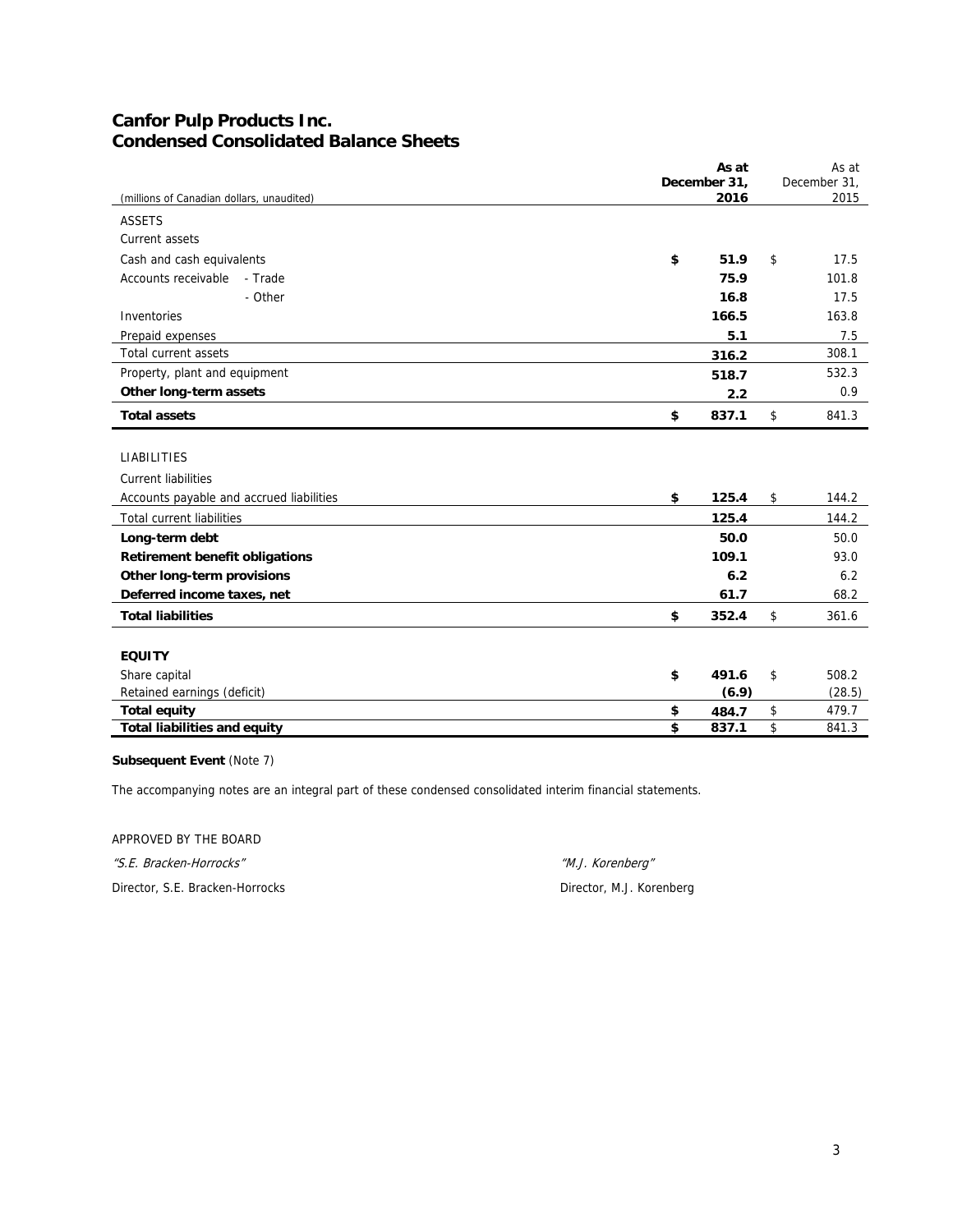## **Canfor Pulp Products Inc. Condensed Consolidated Statements of Income**

|                                                                  | 3 months ended December 31, |             | 12 months ended December 31, |         |    |         |  |  |
|------------------------------------------------------------------|-----------------------------|-------------|------------------------------|---------|----|---------|--|--|
| (millions of Canadian dollars, except per share data, unaudited) | 2016                        | 2015        |                              | 2016    |    | 2015    |  |  |
| <b>Sales</b>                                                     | \$<br>257.8                 | \$<br>330.8 | \$                           | 1,101.9 | \$ | 1,174.7 |  |  |
| Costs and expenses                                               |                             |             |                              |         |    |         |  |  |
| Manufacturing and product costs                                  | 173.4                       | 220.5       |                              | 746.8   |    | 769.3   |  |  |
| Freight and other distribution costs                             | 35.1                        | 47.0        |                              | 155.5   |    | 169.0   |  |  |
| Amortization                                                     | 19.2                        | 17.6        |                              | 73.8    |    | 65.2    |  |  |
| Selling and administration costs                                 | 7.2                         | 7.1         |                              | 27.6    |    | 28.0    |  |  |
|                                                                  | 234.9                       | 292.2       |                              | 1,003.7 |    | 1,031.5 |  |  |
| <b>Operating income</b>                                          | 22.9                        | 38.6        |                              | 98.2    |    | 143.2   |  |  |
| Finance expense, net                                             | (1.9)                       | (1.7)       |                              | (6.6)   |    | (6.0)   |  |  |
| Gain (loss) on derivative financial instruments                  |                             | 0.9         |                              |         |    | (8.8)   |  |  |
| Other income (expense), net (Note 6)                             | (5.1)                       | 1.9         |                              | (10.4)  |    | 14.5    |  |  |
| Net income before income taxes                                   | 15.9                        | 39.7        |                              | 81.2    |    | 142.9   |  |  |
| Income tax expense (Note 2)                                      | (5.8)                       | (10.0)      |                              | (23.4)  |    | (36.3)  |  |  |
| Net income                                                       | \$<br>10.1                  | \$<br>29.7  | \$                           | 57.8    | \$ | 106.6   |  |  |
|                                                                  |                             |             |                              |         |    |         |  |  |

**Net income per common share:** (in Canadian dollars)

| Attributable to equity shareholders of the Company |      |      |  |      |
|----------------------------------------------------|------|------|--|------|
| Basic and diluted (Note 3)                         | 0.15 | 0.43 |  | 1.52 |

The accompanying notes are an integral part of these condensed consolidated interim financial statements.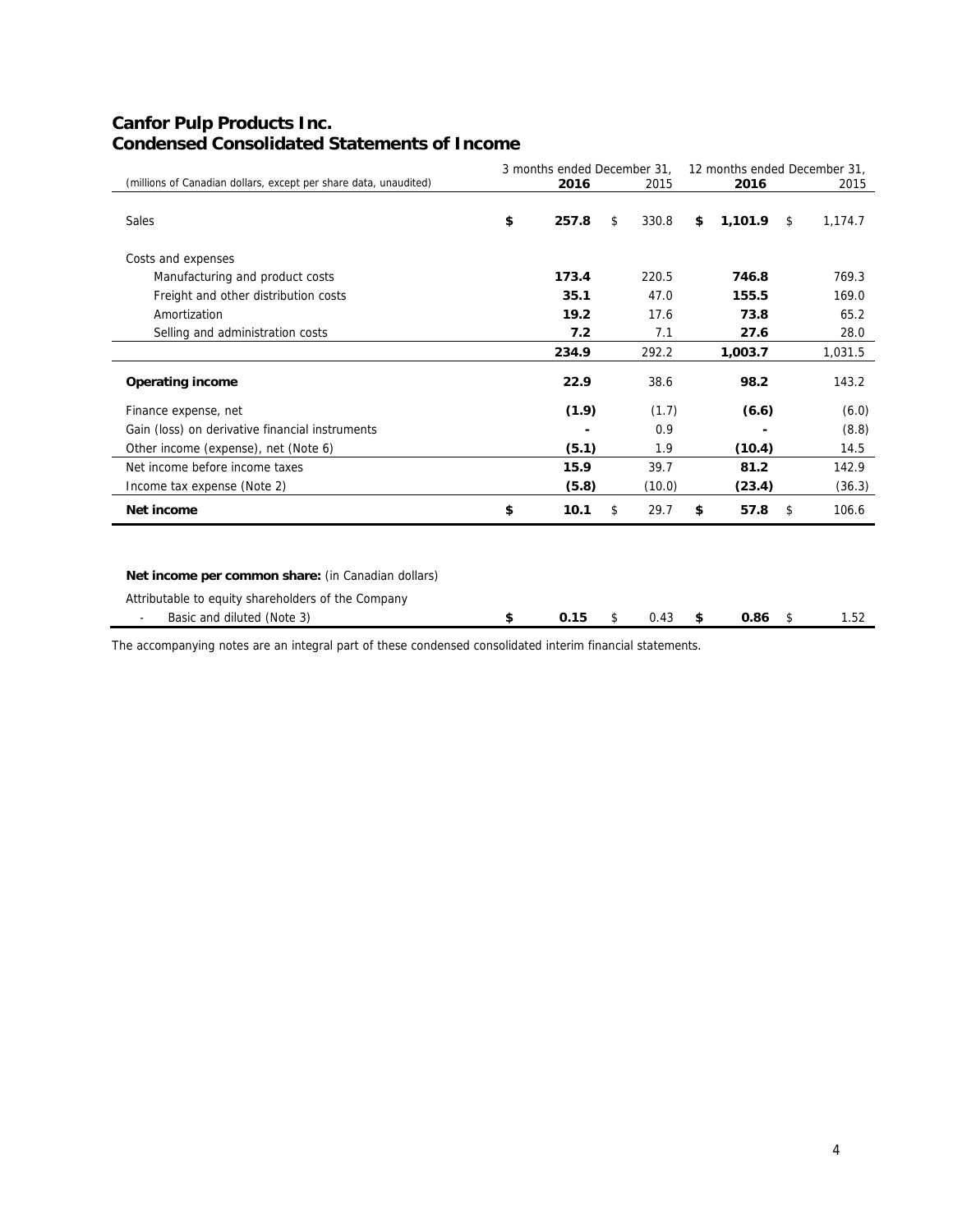## **Canfor Pulp Products Inc. Condensed Consolidated Statements of Other Comprehensive Income (Loss)**

|                                                                   |            |      |       |    | 3 months ended December 31, 12 months ended December 31, |    |       |
|-------------------------------------------------------------------|------------|------|-------|----|----------------------------------------------------------|----|-------|
| (millions of Canadian dollars, unaudited)                         | 2016       | 2015 |       |    | 2016                                                     |    | 2015  |
|                                                                   |            |      |       |    |                                                          |    |       |
| Net income                                                        | \$<br>10.1 | \$   | 29.7  | \$ | 57.8                                                     | \$ | 106.6 |
| Other comprehensive income (loss)                                 |            |      |       |    |                                                          |    |       |
| Items that will not be recycled through net income:               |            |      |       |    |                                                          |    |       |
| Defined benefit plan actuarial gains (losses)                     | 3.5        |      | 0.7   |    | (15.5)                                                   |    | 7.6   |
| Income tax recovery (expense) on defined benefit plan             |            |      |       |    |                                                          |    |       |
| actuarial gains (losses) (Note 2)                                 | (1.0)      |      | (0.2) |    | 4.0                                                      |    | (2.0) |
|                                                                   | 2.5        |      | 0.5   |    | (11.5)                                                   |    | 5.6   |
| Items that may be recycled through net income:                    |            |      |       |    |                                                          |    |       |
| Change in fair value of available-for-sale financial instruments, |            |      |       |    |                                                          |    |       |
| net of tax                                                        | (0.2)      |      | -     |    |                                                          |    |       |
| Other comprehensive income (loss), net of tax                     | 2.3        |      | 0.5   |    | (11.5)                                                   |    | 5.6   |
| Total comprehensive income                                        | \$<br>12.4 | \$   | 30.2  | S  | 46.3                                                     | \$ | 112.2 |

# **Condensed Consolidated Statements of Changes in Equity**

|                                                                       |    |             |     |        |    | 3 months ended December 31, 12 months ended December 31, |    |        |  |  |
|-----------------------------------------------------------------------|----|-------------|-----|--------|----|----------------------------------------------------------|----|--------|--|--|
| (millions of Canadian dollars, unaudited)                             |    | 2016        |     | 2015   |    | 2016                                                     |    | 2015   |  |  |
|                                                                       |    |             |     |        |    |                                                          |    |        |  |  |
| Share capital                                                         |    |             |     |        |    |                                                          |    |        |  |  |
| Balance at beginning of period                                        | \$ | 491.6       | \$  | 513.4  | \$ | 508.2                                                    | \$ | 522.1  |  |  |
| Share purchases (Note 3)                                              |    |             |     | (5.2)  |    | (16.6)                                                   |    | (13.9) |  |  |
| Balance at end of period                                              | \$ | 491.6       | \$  | 508.2  | \$ | 491.6                                                    | \$ | 508.2  |  |  |
| <b>Retained earnings (deficit)</b>                                    |    |             |     |        |    |                                                          |    |        |  |  |
| Balance at beginning of period                                        | \$ | $(15.3)$ \$ |     | (49.8) | \$ | (28.5)                                                   | S  | (32.5) |  |  |
| Net income                                                            |    | 10.1        |     | 29.7   |    | 57.8                                                     |    | 106.6  |  |  |
| Defined benefit plan actuarial gains (losses), net of tax             |    | 2.5         |     | 0.5    |    | (11.5)                                                   |    | 5.6    |  |  |
| Dividends declared                                                    |    | (4.2)       |     | (4.4)  |    | (16.9)                                                   |    | (96.5) |  |  |
| Share purchases (Note 3)                                              |    |             |     | (4.5)  |    | (7.8)                                                    |    | (11.7) |  |  |
| Balance at end of period                                              | \$ | (6.9)       | \$  | (28.5) | \$ | (6.9)                                                    | \$ | (28.5) |  |  |
| Accumulated other comprehensive income                                |    |             |     |        |    |                                                          |    |        |  |  |
| Balance at beginning of period                                        | \$ | 0.2         | -\$ |        | \$ |                                                          | \$ |        |  |  |
| Change in fair value of available-for-sale financial instruments, net |    |             |     |        |    |                                                          |    |        |  |  |
| of tax                                                                |    | (0.2)       |     |        |    |                                                          |    |        |  |  |
| Balance at end of period                                              | \$ |             | \$  |        | \$ |                                                          | \$ |        |  |  |
| <b>Total equity</b>                                                   | \$ | 484.7       | \$  | 479.7  | \$ | 484.7                                                    | \$ | 479.7  |  |  |

The accompanying notes are an integral part of these condensed consolidated interim financial statements.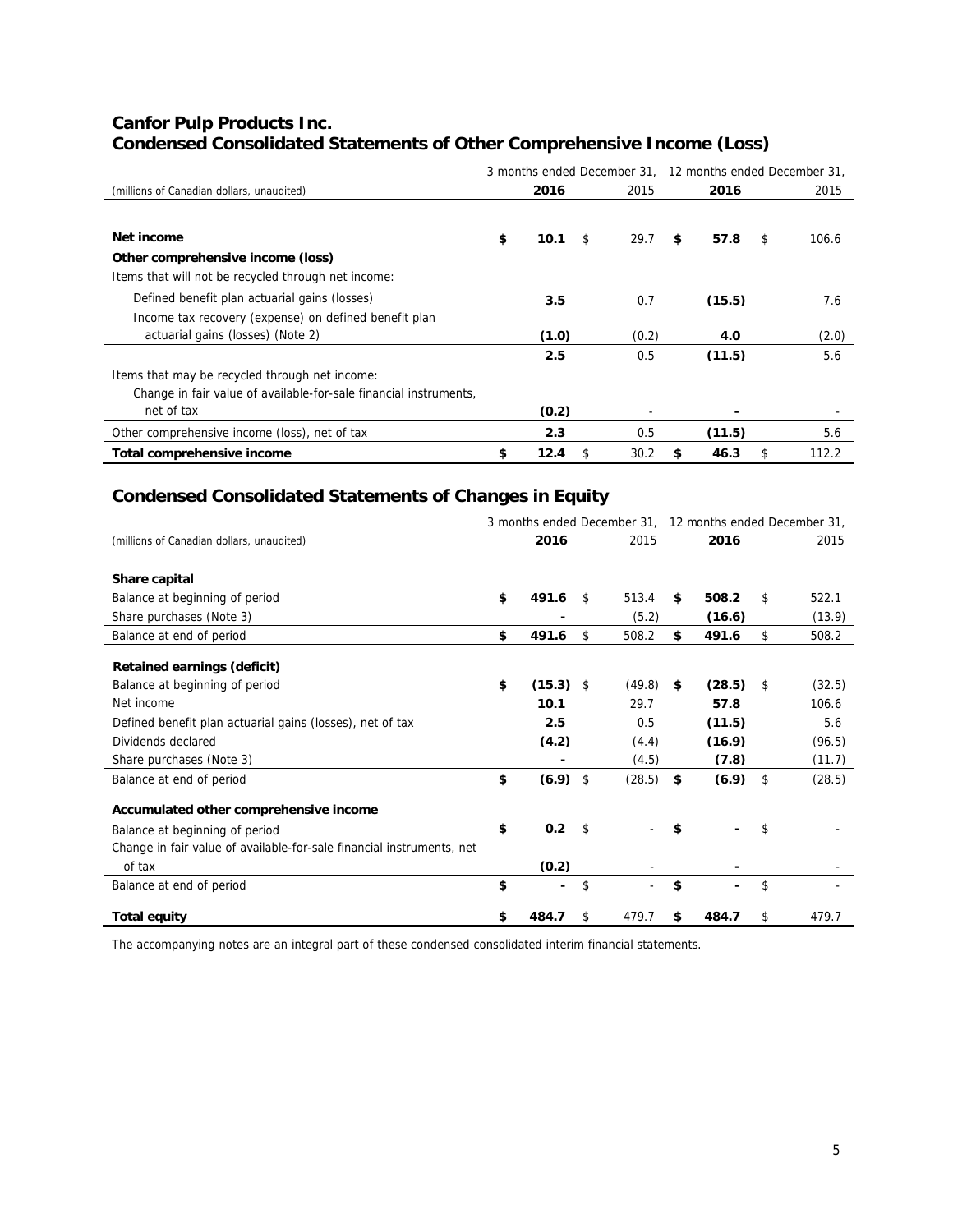|                                                                        |                |                          | 3 months ended December 31, 12 months ended December 31, |             |
|------------------------------------------------------------------------|----------------|--------------------------|----------------------------------------------------------|-------------|
| (millions of Canadian dollars, unaudited)                              | 2016           | 2015                     | 2016                                                     | 2015        |
|                                                                        |                |                          |                                                          |             |
| Cash generated from (used in):                                         |                |                          |                                                          |             |
| <b>Operating activities</b>                                            |                |                          |                                                          |             |
| Net income                                                             | \$<br>10.1     | \$<br>29.7               | \$<br>57.8                                               | \$<br>106.6 |
| Items not affecting cash:                                              |                |                          |                                                          |             |
| Amortization                                                           | 19.2           | 17.6                     | 73.8                                                     | 65.2        |
| Income tax expense                                                     | 5.8            | 10.0                     | 23.4                                                     | 36.3        |
| Changes in mark-to-market value of derivative financial<br>instruments | $\blacksquare$ | (2.3)                    | $\blacksquare$                                           | (1.0)       |
| Employee future benefits                                               | 1.4            | 1.3                      | 5.1                                                      | 5.5         |
| Finance expense, net                                                   | 1.9            | 1.7                      | 6.6                                                      | 6.0         |
| Write-down of advances to Licella (Note 6)                             | 7.0            |                          | 7.0                                                      |             |
| Other, net                                                             | 0.8            | 0.6                      | (0.8)                                                    | (0.4)       |
| Defined benefit plan contributions, net                                | (2.1)          | (1.7)                    | (8.3)                                                    | (3.9)       |
| Income taxes paid, net                                                 | (0.8)          | (2.0)                    | (33.6)                                                   | (36.0)      |
|                                                                        | 43.3           | 54.9                     | 131.0                                                    | 178.3       |
| Net change in non-cash working capital (Note 4)                        | 3.8            | (11.8)                   | 19.0                                                     | (32.9)      |
|                                                                        | 47.1           | 43.1                     | 150.0                                                    | 145.4       |
| <b>Financing activities</b>                                            |                |                          |                                                          |             |
| Finance expenses paid                                                  | (1.1)          | (0.7)                    | (3.2)                                                    | (2.7)       |
| Dividends paid                                                         | (4.2)          | (4.4)                    | (16.9)                                                   | (96.5)      |
| Share purchases (Note 3)                                               | $\blacksquare$ | (9.6)                    | (24.7)                                                   | (25.3)      |
|                                                                        | (5.3)          | (14.7)                   | (44.8)                                                   | (124.5)     |
| <b>Investing activities</b>                                            |                |                          |                                                          |             |
| Additions to property, plant and equipment, net                        | (18.3)         | (27.6)                   | (64.0)                                                   | (68.3)      |
| Advances to Licella (Note 6)                                           | (3.5)          |                          | (7.0)                                                    |             |
| Acquisition of Taylor pulp mill                                        |                | $\overline{\phantom{a}}$ |                                                          | (12.6)      |
| Other, net                                                             |                | 0.1                      | 0.2                                                      | 0.7         |
|                                                                        | (21.8)         | (27.5)                   | (70.8)                                                   | (80.2)      |
| Increase (decrease) in cash and cash equivalents <sup>*</sup>          | 20.0           | 0.9                      | 34.4                                                     | (59.3)      |
| Cash and cash equivalents at beginning of period*                      | 31.9           | 16.6                     | 17.5                                                     | 76.8        |
| Cash and cash equivalents at end of period <sup>*</sup>                | \$<br>51.9     | \$<br>17.5               | \$<br>51.9                                               | \$<br>17.5  |

## **Canfor Pulp Products Inc. Condensed Consolidated Statements of Cash Flows**

\* Cash and cash equivalents include cash on hand less unpresented cheques.

The accompanying notes are an integral part of these condensed consolidated interim financial statements.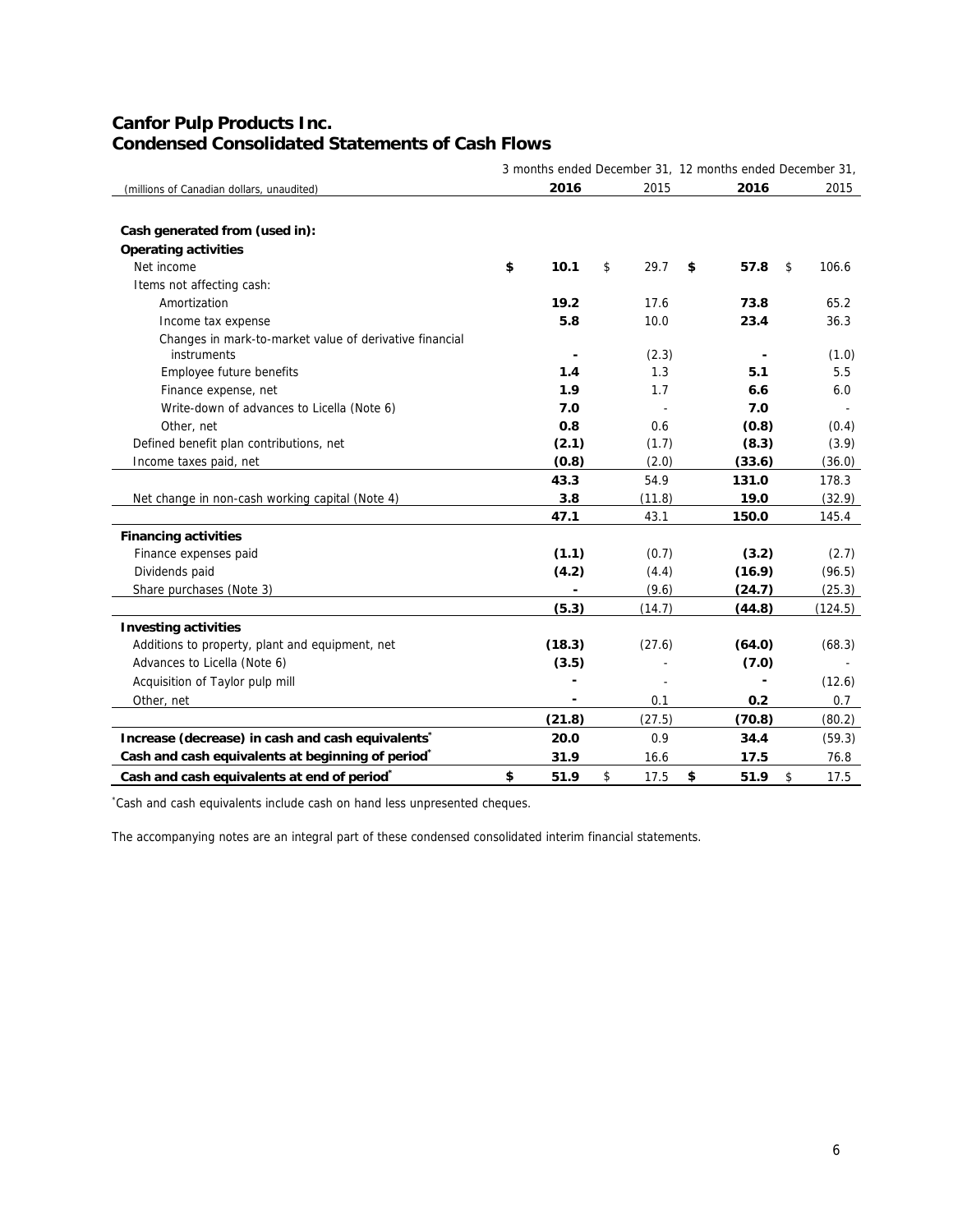## **Canfor Pulp Products Inc. Notes to the Condensed Consolidated Financial Statements**

Three months and twelve months ended December 31, 2016 and 2015 (unaudited, millions of Canadian dollars unless otherwise noted)

### **1. Basis of Preparation**

These condensed consolidated interim financial statements (the "financial statements") include the accounts of Canfor Pulp Products Inc. ("CPPI") and its subsidiary entities, hereinafter referred to as "CPPI" or "the Company." At December 31, 2016, Canfor Corporation ("Canfor") held a 53.6% interest in CPPI, an increase of 1.7% from December 31, 2015 as a result of share purchases in 2016 (Note 3).

These financial statements do not include all of the disclosures required by International Financial Reporting Standards ("IFRS") for interim and annual financial statements. Additional disclosures relevant to the understanding of these financial statements, including the accounting policies applied, can be found in the Company's Annual Report for the year ended December 31, 2016, available at www.canforpulp.com or www.sedar.com.

These financial statements were authorized for issue by the Company's Board of Directors on February 8, 2017.

### **Accounting Standards Issued and Not Applied**

In May 2014, the International Accounting Standards Board ("IASB") issued IFRS 15, Revenue from Contracts with Customers, which will supersede IAS 18, Revenue, IAS 11, Construction Contracts and related interpretations. The new standard is effective for annual periods beginning on or after January 1, 2018. The Company has performed a preliminary assessment of the impact of the new standard, and currently anticipates no significant impact on its financial statements.

In July 2014, the IASB issued IFRS 9, *Financial Instruments*. The required adoption date for IFRS 9 is January 1, 2018 and the Company does not anticipate the new standard to have a significant impact on its financial statements.

In January 2016, the IASB issued IFRS 16, Leases, which will supersede IAS 17, Leases and related interpretations. The required adoption date for IFRS 16 is January 1, 2019 and the Company is in the process of assessing the impact on the financial statements of this new standard.

### **2. Income Taxes**

|                                           | 3 months ended December 31, |        | 12 months ended December 31, |        |  |        |
|-------------------------------------------|-----------------------------|--------|------------------------------|--------|--|--------|
| (millions of Canadian dollars, unaudited) | 2016                        | 2015   |                              | 2016   |  | 2015   |
| Current                                   | (8.1)                       | (7.5)  |                              | (25.9) |  | (35.6) |
| Deferred                                  | 2.3                         | (2.5)  |                              | 2.5    |  | (0.7)  |
| Income tax expense                        | (5.8)                       | (10.0) |                              | (23.4) |  | (36.3) |

The reconciliation of income taxes calculated at the statutory rate to the actual income tax provision is as follows:

|                                                                            | 3 months ended December 31, |              |              | 12 months ended December 31, |  |
|----------------------------------------------------------------------------|-----------------------------|--------------|--------------|------------------------------|--|
| (millions of Canadian dollars, unaudited)                                  | 2016                        | 2015         | 2016         | 2015                         |  |
| Income tax expense at statutory rate of 26.0%                              | \$<br>(4.1)                 | \$<br>(10.4) | \$<br>(21.1) | (37.2)                       |  |
| Add (deduct):                                                              |                             |              |              |                              |  |
| Permanent difference from capital gains and other non-<br>deductible items | (1.8)                       | (0.1)        | (1.8)        | (0.1)                        |  |
| Entities with different income tax rates and other tax<br>adiustments      | 0.1                         | 0.5          | (0.5)        | 1.0                          |  |
| Income tax expense                                                         | \$<br>(5.8)                 | (10.0)       | \$<br>(23.4) | (36.3)                       |  |

In addition to the amounts recorded to net income, a tax expense of \$1.0 million was recorded in other comprehensive income (loss) for the three months ended December 31, 2016 (three months ended December 31, 2015 - expense of \$0.2 million) in relation to actuarial gains/losses on the defined benefit plans. For the twelve months ended December 31, 2016, a tax recovery of \$4.0 was recorded in other comprehensive income (loss) (twelve months ended December 31, 2015 - expense of \$2.0 million).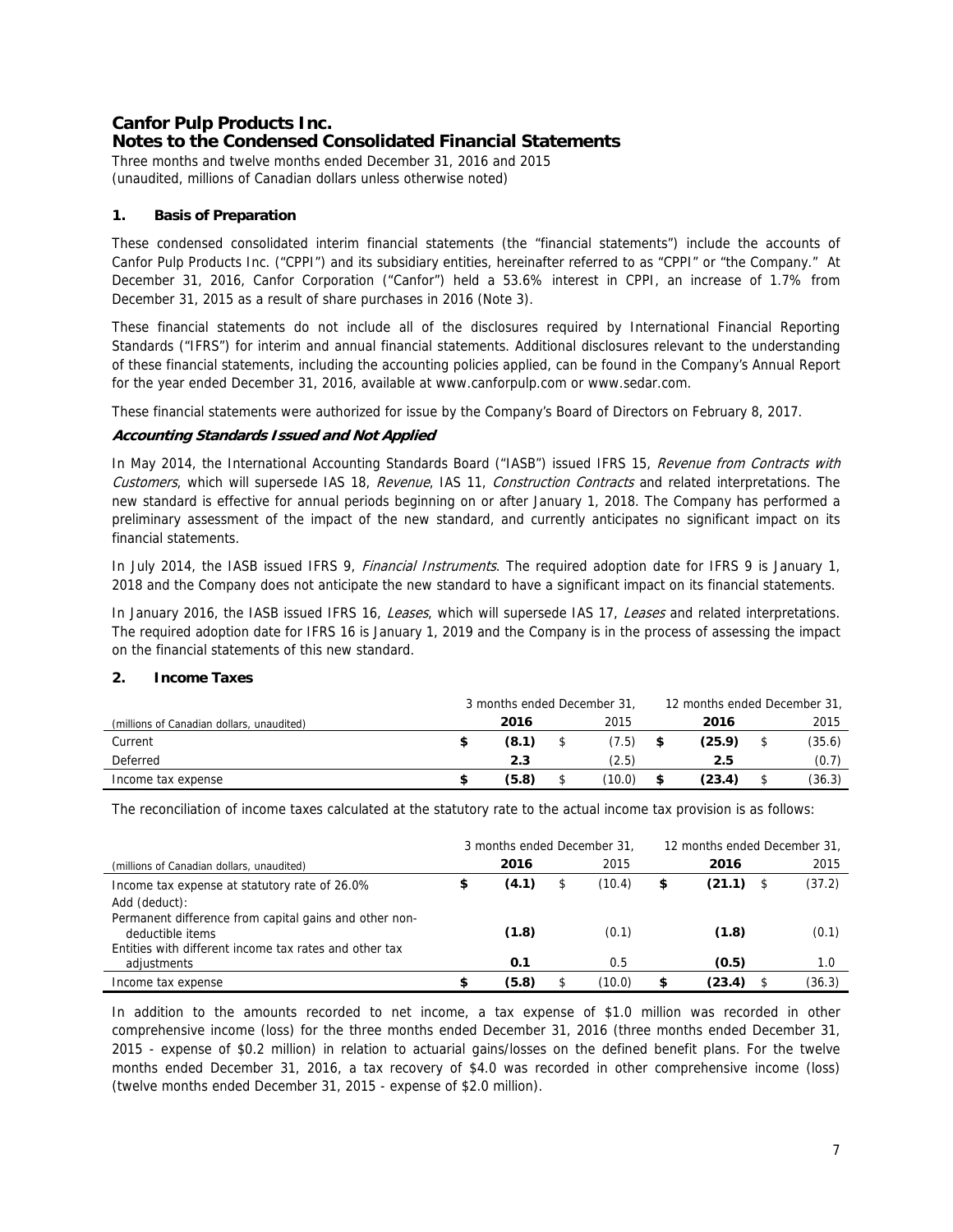### **3. Earnings per Share and Normal Course Issuer Bid**

Basic net income per share is calculated by dividing the net income available to common shareholders by the weighted average number of common shares outstanding during the period.

|                                          |            |            | 3 months ended December 31, 12 months ended December 31, |            |
|------------------------------------------|------------|------------|----------------------------------------------------------|------------|
|                                          | 2016       | 2015       | 2016                                                     | 2015       |
| Weighted average number of common shares | 66.699.368 | 69.428.956 | 67.519.888                                               | 70,105,543 |

On March 7, 2016, the Company renewed its normal course issuer bid whereby it can purchase for cancellation up to 3,446,139 common shares or approximately 5% of its issued and outstanding common shares as of March 1, 2016. The renewed normal course issuer bid is set to expire on March 6, 2017. During the fourth quarter of 2016, CPPI did not purchase any common shares. As at December 31, 2016 and February 8, 2017, there were 66,699,368 common shares of the Company outstanding and Canfor's ownership interest in CPPI was 53.6%.

### **4. Net Change in Non-Cash Working Capital**

|                                                     | 3 months ended December 31. |             | 12 months ended December 31. |    |        |
|-----------------------------------------------------|-----------------------------|-------------|------------------------------|----|--------|
| (millions of Canadian dollars, unaudited)           | 2016                        | 2015        | 2016                         |    | 2015   |
| Accounts receivable                                 | 8.8                         | (40.2)      | 24.2                         | \$ | (49.7) |
| Inventories                                         | (12.6)                      | 14.0        | (2.9)                        |    | (4.8)  |
| Prepaid expenses                                    | 6.2                         | 3.5         | 2.5                          |    | 4.4    |
| Accounts payable and accrued liabilities            | 1.4                         | 10.9        | (4.8)                        |    | 17.2   |
| Net decrease (increase) in non-cash working capital | 3.8                         | $(11.8)$ \$ | 19.0                         |    | (32.9) |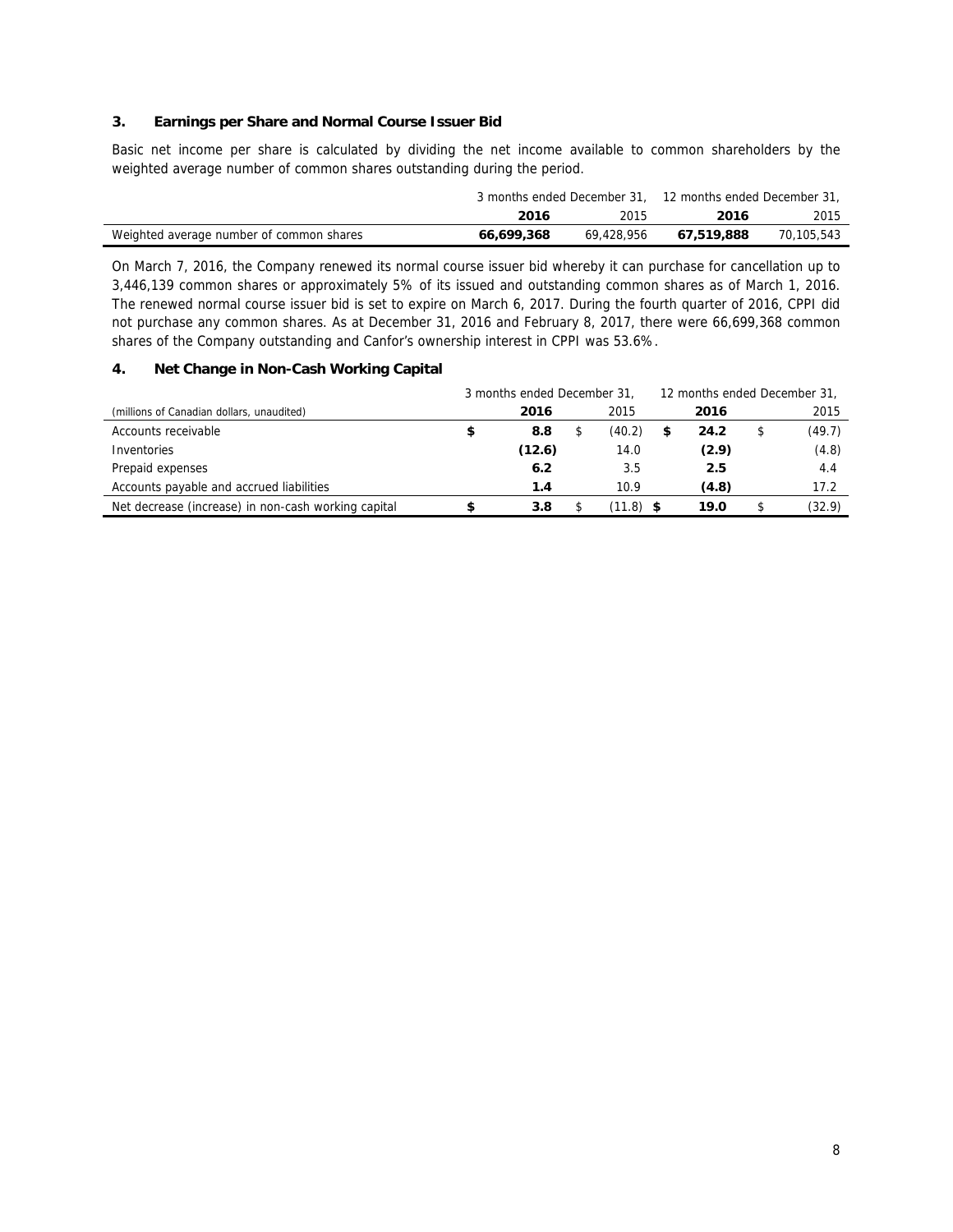### **5. Segment Information**

The Company has two reportable segments, which operate as separate business units and represent separate product lines.

Sales between the pulp and paper segments are accounted for at prices that approximate fair value. These include sales of slush pulp from the pulp segment to the paper segment.

Information regarding the operations of each reportable segment is included in the following table.

|                                           |               |                          |                          | Elimination |               |
|-------------------------------------------|---------------|--------------------------|--------------------------|-------------|---------------|
| (millions of Canadian dollars, unaudited) | Pulp          | Paper                    | Unallocated              | Adjustment  | Consolidated  |
| 3 months ended December 31, 2016          |               |                          |                          |             |               |
| Sales to external customers               | \$<br>215.9   | \$<br>41.8               | \$<br>0.1                | \$          | \$<br>257.8   |
| Sales to other segments                   | 22.8          | $\blacksquare$           | $\blacksquare$           | (22.8)      |               |
| Operating income (loss)                   | 18.1          | 8.1                      | (3.3)                    |             | 22.9          |
| Amortization                              | 18.1          | 1.0                      | 0.1                      |             | 19.2          |
| Capital expenditures <sup>1</sup>         | 16.9          | 0.4                      | 1.0                      |             | 18.3          |
| 3 months ended December 31, 2015          |               |                          |                          |             |               |
| Sales to external customers               | \$<br>286.9   | \$<br>43.6               | \$<br>0.3                | \$          | \$<br>330.8   |
| Sales to other segments                   | 23.6          | $\overline{\phantom{a}}$ | $\overline{\phantom{a}}$ | (23.6)      |               |
| Operating income (loss)                   | 34.4          | 6.9                      | (2.7)                    |             | 38.6          |
| Amortization                              | 16.5          | 1.0                      | 0.1                      |             | 17.6          |
| Capital expenditures <sup>1</sup>         | 27.2          | 0.4                      | $\overline{\phantom{a}}$ |             | 27.6          |
|                                           |               |                          |                          |             |               |
| 12 months ended December 31, 2016         |               |                          |                          |             |               |
| Sales to external customers               | \$<br>924.2   | \$<br>176.1              | \$<br>1.6                | \$          | \$<br>1,101.9 |
| Sales to other segments                   | 85.9          |                          |                          | (85.9)      |               |
| Operating income (loss)                   | 79.6          | 29.7                     | (11.1)                   |             | 98.2          |
| Amortization                              | 69.9          | 3.8                      | 0.1                      |             | 73.8          |
| Capital expenditures <sup>1</sup>         | 60.9          | 1.7                      | 1.4                      |             | 64.0          |
| Identifiable assets                       | 719.9         | 55.6                     | 61.6                     |             | 837.1         |
| 12 months ended December 31, 2015         |               |                          |                          |             |               |
| Sales to external customers               | \$<br>1,006.1 | \$<br>166.7              | \$<br>1.9                | \$          | \$<br>1,174.7 |
| Sales to other segments                   | 93.4          |                          |                          | (93.4)      |               |
| Operating income (loss)                   | 127.0         | 27.6                     | (11.4)                   |             | 143.2         |
| Amortization                              | 61.5          | 3.6                      | 0.1                      |             | 65.2          |
| Capital expenditures <sup>1</sup>         | 62.5          | 5.8                      |                          |             | 68.3          |
| Identifiable assets                       | 746.4         | 64.0                     | 30.9                     |             | 841.3         |

<sup>1</sup>Capital expenditures represent cash paid for capital assets during the periods and include capital expenditures that were partially financed by government grants. Capital expenditures for the twelve months ended December 31, 2015 exclude the assets purchased as part of the acquisition of the Taylor pulp mill.

#### **6. Licella Pulp Joint Venture**

On May 27, 2016, CPPI and Licella Fibre Fuel Pty Ltd. ("Licella") agreed to form a joint venture under the name Licella Pulp Joint Venture to investigate opportunities to integrate Licella's Catalytic Hydrothermal Reactor platform into CPPI's pulp mills to economically convert biomass into next generation biofuels and biochemicals. Licella is a subsidiary of Ignite Energy Resources Ltd. ("IER") an Australian energy technology development company.

Under IFRS 11, Joint Arrangements, the joint venture is classified as a joint operation and CPPI will recognize its assets, liabilities and transactions, including its share of those incurred jointly, in its consolidated financial statements. For the year ended December 31, 2016, the Company's share of the joint venture's expenses was \$1.6 million, which has been recognized in manufacturing and product costs. The Company is required to contribute the first \$20.0 million of any funding requirements, including cash and non-cash contributions, to the joint venture.